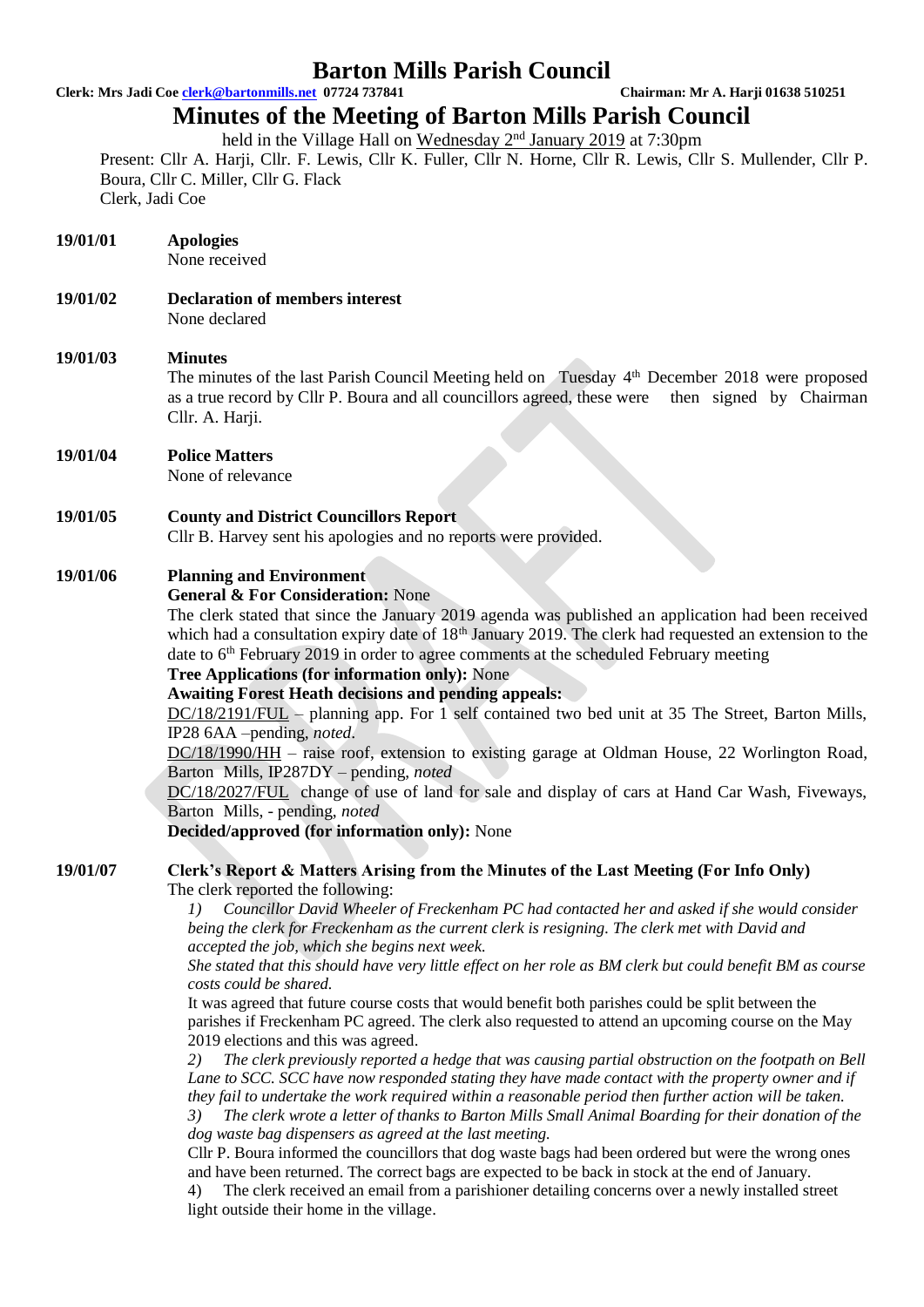# **Barton Mills Parish Council**

#### **Clerk: Mrs Jadi Coe [clerk@bartonmills.net](mailto:clerk@bartonmills.net) 07724 737841 Chairman: Mr A. Harji 01638 510251**

Cllr. P. Boura stated that the 3 new street light columns were erected the day after the last meeting but she was not informed of this or she would have attended to liaise with the neighbours who all already knew that the work was to be carried out. Residents living adjacent to the street light location objected to the exact location because the new column can be seen from their lounge window. Cllr. Boura was also informed a resident near to the location of the new light had lost their broadband and they thought that erecting the new column was probably to blame. Cllr. Boura contacted Pearce and Kemp about both issues who said that they would move the column (but not until after Christmas) if the PC negotiated an agreed position and that they would contact BT immediately in regards to the loss of Broadband. BT were then on the scene very quickly and Cllr. Boura presumed that this had been resolved. However, last week, Cllr. Boura was told that BT had confirmed that the break was in the region of the new column and that fixing it could take up to a month.

Cllr Boura met with the residents living adjacent to the new light position and it was agreed that the column could be moved nearer to their drive. The usual situation for a new column is at the back of the pavement. However Cllr. Boura is aware, from the markings BT has made, that the BT cable probably does run along there. This is an issue over which Pearce and Kemp will have to liaise with BT. Cllr Boura will be in touch with Pearce & Kemp about both matters again. The clerk stated she had sent emails updating the resident who had made contact and sent apologies on behalf of the Parish Council.

#### **19/01/08 Correspondence**

None of relevance

#### **19/01/09 Parish Matters**

19/01/09.01 Future football coaching needs including grants available

It was agreed if funding was available before February Half Term then this could be received by the Football Club and the clerk could organise football training on the field in the February Half Term.  $(JC)$ 

19/01/09.02 Update on progress of purchase of land from for affordable housing including

The clerk reported that she was informed by Isobel at Hastoe Homes that the email requested to be forwarded to SCC had been. SCC had replied to the most recent email sent from the PC stating that the allotment purchase could be part of a scheme to develop the whole field.

The PC believe from reading this email that SCC had not taken into account our previous email stating we wished the affordable homes and allotment purchase to be separate.

It was agreed to forward the previous email sent to Isobel at Hastoe Homes to Brian at SCC ('cc Isobel at Hastoe Homes and County Cllr Louis Busuttil) and ask if SCC would be willing to sell the PC the land only as required for affordable housing as verbally agreed at meeting on 25<sup>th</sup> October 2018.

If SCC replied that they would sell the land only as requested then the PC would proceed with this site and if SCC were not willing to sell without further development on the field then the PC would look at alternative sites for affordable housing.

It was agreed the clerk would arrange a meeting with Louis Busuttil at SCC to discuss the SCC land and affordable homes in hope to help the PC achieve building affordable homes in the village. 19/01/09.03 Website and Facebook page update

The clerk reported that the Facebook page was now up and running and had received several 'likes'. It was agreed to post minutes on the page via a link to the website and look at other Parishes FB pages for future ideas on how the page could be run. (JC)

Cllr. F Lewis queried whether minutes could be published as draft before they were agreed at the following PC meeting, the clerk agreed to confirm this and inform the councillors. (JC)

The website is slowly becoming more up to date, this is however a lengthy task due to requesting GDPR consent forms to publish personal information.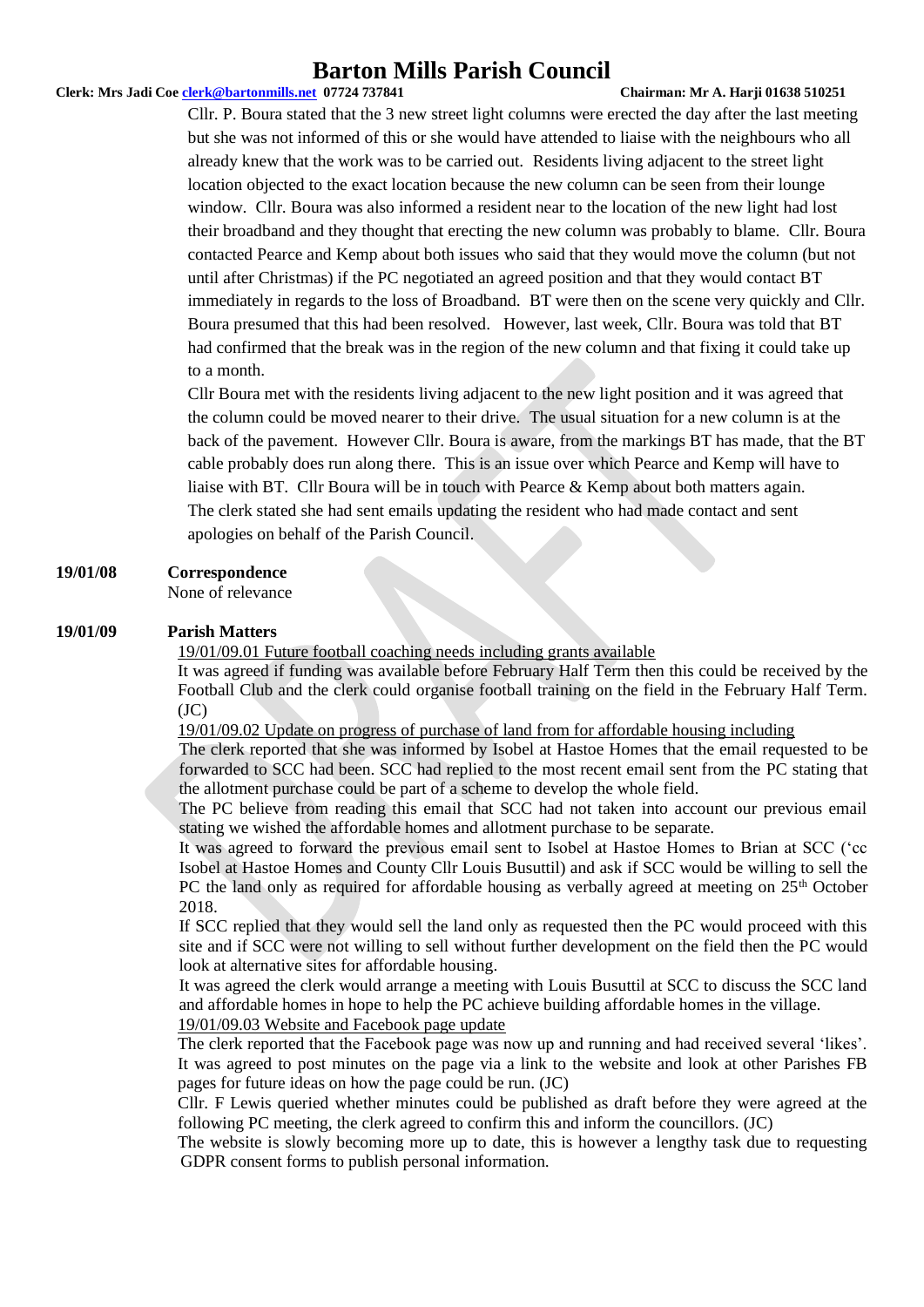# **Barton Mills Parish Council**

#### **Clerk: Mrs Jadi Coe [clerk@bartonmills.net](mailto:clerk@bartonmills.net) 07724 737841 Chairman: Mr A. Harji 01638 510251**

19/01/09.04 Maintenance of Assets

Cllr P. Boura reported that new street light columns had been installed, work on Charlie's tree is due to take place this week and that a new dog waste bag dispenser had been placed in the village sponsored by a local vet practise.

#### 19/01/09.05 Green Business Grant and car park light update

It was agreed to formally contact the Village Hall committee and suggest they replace the two lights on the outside corner of the village hall with LED lights. This would provide more effective lighting in the car park and would be more cost efficient. The cost of these new lights could be funded by the Greener Business Grant which the clerk would provide details of. (JC)

Cllr. Boura agreed to obtain quotes for a replacement light on the pole in the car park. (PB) 19/01/09.06 SID Rota

The Rota was agreed until the middle of February 2019. The clerk to forward updated rota. (JC)

### 19/01/09.07 Confirm Defibrillator seminar

The Awareness session is booked and will take place on Saturday  $16<sup>th</sup>$  February at 10:30am in the village hall. It is for a maximum of 50 delegates and will last 90 minutes.

It was agreed to advertise this session via the website, Facebook, Barton Miller and the notice boards. Cllr P. Boura agreed to create a poster and display in the notice boards. (JC/PB)

#### 19/01/09.08 New Bench costs and update of land owner

The clerk stated she had spoken with the Forestry Commissions and was waiting for further information and would chase the Forestry Commission in hope to have a decision whether permission would be granted before the next meeting.

It was agreed to provide hard copies of bench styles and prices at the next meeting and to seek possible funding.

19/01/09.09 Allotment lease/land purchase details

Discussed within agenda item 19/01/09.02

19/01/09.10 Fiveways and surrounding roads update

As agreed last month the clerk reported she had sent an email of concern to Suffolk Highways.

#### 19/01/09.11 Great British Clean Up

It was agreed the PC should be involved with the clean up and Cllr. P. Boura offered to discuss with the parishioner who organised the previous Clean Up event. (PB)

#### 19/01/09.12 Car sales in the village

It was reported that the sale of vehicles appeared to have stopped and no further action would be taken

#### 19/01/09.13 Visibility from driveway opposite the Village Hall

Cllr S. Mullender reported he had met with the resident of the property and agreed even if hedges/bushes were cut back visibility was extremely poor. It was agreed that the resident could buy and place a mirror near to or in the Peace Garden if appropriate. Cllr Mullender would meet with the resident to agree an appropriate location once the mirror was purchased.

Cllr Mullender provided the PC with pictures of a war memorial statue and proposed that the PC purchase a statue to place in the Peace Garden which would be kindly funded by residents in the village. Four councillors agreed to purchase statue and five against therefore the statue would not be purchased. The clerk to write a letter of thanks to the residents who were to fund the cost of the statue. (JC)

#### 19/01/09.14 Insurance Renewal

It was resolved to accept insurance quote from Inspire at an annual cost £1,047.37 for a period of three years and to pay insurance brokers Came and Company £50 administration fee.

#### **19/01/10 Finance and Policies**

19/01/10.01 Parish Council Bank Balances and Reconciliation from list of Payments and Receipts. The clerk stated that the bank balance held in the current account at 22<sup>nd</sup> December 2018 was £20,668.96 and in the savings account £10,000.05. Cllr Boura signed the bank reconciliation and bank statements

19/01/10.02 Cheques for signing and approval and to authorise payment of outstanding invoices.

The following payments were agreed and the following cheques signed by Cllr Harji and Cllr. Boura:

| 31-Dec | J Coe         | Clerk salary  | 297.60 | 0.00                                   | 297.60 Cha 1603 |
|--------|---------------|---------------|--------|----------------------------------------|-----------------|
| 12-Dec | Pearce & Kemp | New lights    |        | 6.869.82  1.393.76  8.263.58  Cha 1604 |                 |
| 31-Dec | HMRC          | Otr 3 PAYE/NI | 228.00 | 0.00                                   | 228.00 Cha 1605 |